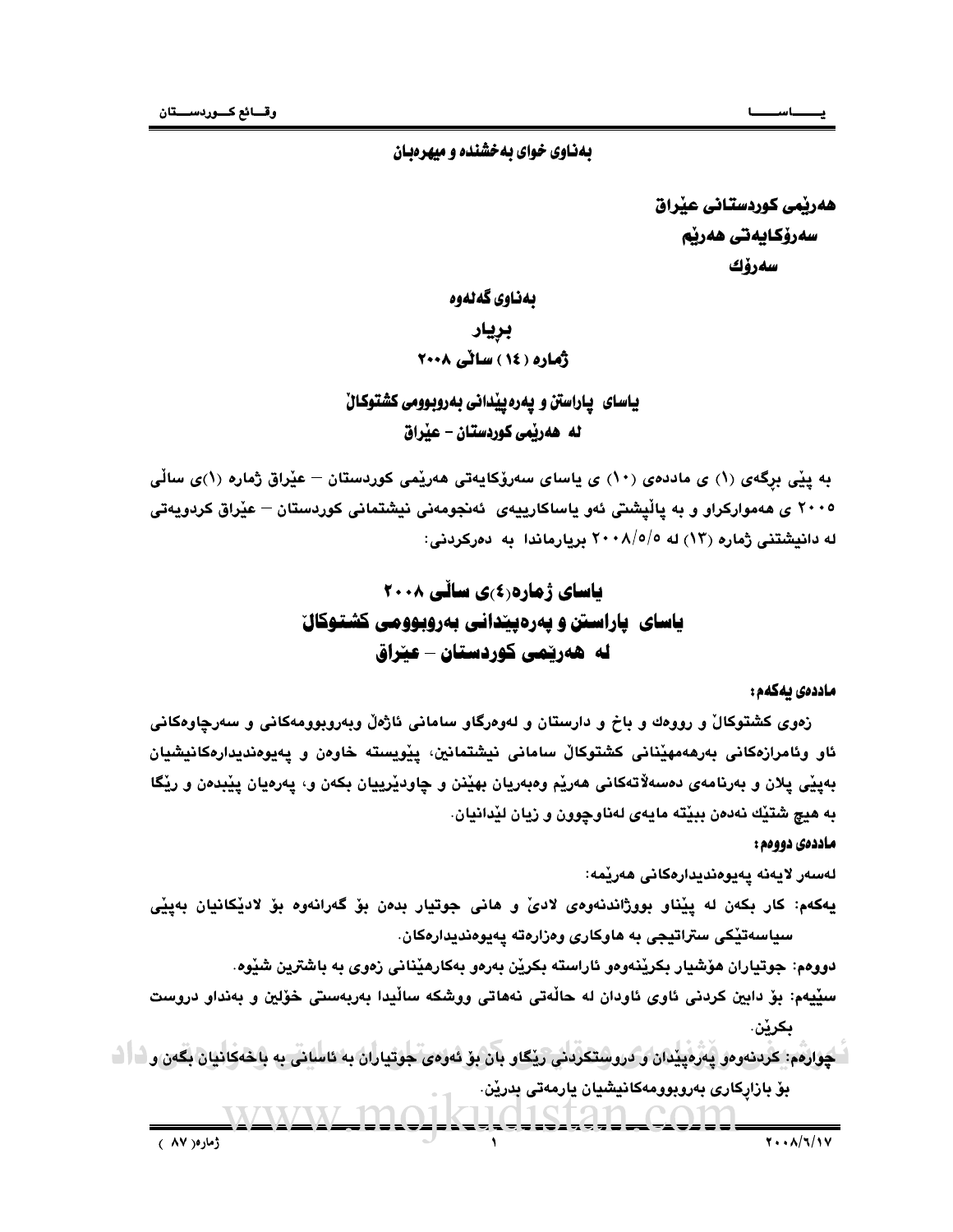0/AD میں سامائی ناژهائی و ماسی و پهلەوەرو میرووی سوودبەخش بپاریزرین و چاودیر*ی* بکرین و له هەموو سوالوجه، في بعضهن بازدين من المالي المالي المالي المالي المالي المالي المالي المالي المالي المالي المالي المال<br>المالي المالي المالي المالي المالي المالي المالي المالي المالي المالي المالي المالي المالي المالي المالي المال ئەو شتانە بياريْزريْن كە زيانيان پێ دەگەيەنێت. و لافاويش بياريْزريْن.

**پێنجهم**: بايهخ به شينايي بدرێت هەر له کاتی چاندنيەوه تا کاتی دروێنه ياخود چنينی و، رێگه به هيچ شتيّك نهدريّت له ناويان ببات يا زيانيان يێ بگهيهنيّت و له يهتا زيانبهخشهكاني كشتوكالّ و سووتان

سێيهم : ئامرازە يێويستييه كەڧائە بەرزەكان لە بەرھەمھێناندا بەكاربھێنرێن. <mark>چوارمم</mark>: بايەخ بە مەكينە وئامێرو ترۆميا كشتوكاڵييەكان بدرێت و بيرو كارێزو كانياوە سروشتييەكان و ئامرازو شێوازەكانى بەرھەمھێنانى ديكەش لە زيان يێكەوتن بيارێزرێن.

دووهم: پەيرەوكردنى شێوازى زانستى نوێ لە كردەوە كشتوكاڵييەكاندا.

هەيە، ھەريەكەو بەپێى پسپۆرايەتى و دەسەلاتى خۆى ئەمانەى خوارەوە ئەنجام بدات: **یهکهم: ب**ایهخ به ز*هوی* کشتوکالْی بدریْت و، بیْجگه له مهبهستهکانی کشتوکالْ بهکار نههیْنریْت یا بهبیّ چاندن بهجيّ نههيّڵدريّت و ريّگا نهدريّت به هيچ شتيّك ييتي كز بكات يا برشتي كهم بكات.

لەسەر وەزارەتى كشتوكالْ و خاوەن زەوى و جوتيارو كەشتيارو ئەوانەى پەيوەندييان بە كشتوكالْەوە

تا بەرزترين ئاستى زانستى كشتوكالّى.

**دوازدهم: يشت**گيری بەروبوومە ستراتيژييەكان بكرێ. **سيانزدمم**: فەرمانبەرە كشتوكالْييەكان وەك سەريەرشت بەسەر يروژە كشتوكالْييەكانەوە دابمەزرێن، كە بروانامهی زانستی کشتوکالْییان بهدهست هیّناوه، به خاوهن بروانامهی دواناوهندیی کشتوکالْییهوه

كشتوكالْييەكانى وەبەرھێنەرە نيشتمانييەكان بكرێ.

ياشكەوت كردنى ئاودا بەكاردێن. **يانزدهم**:له ريْگاى قەرزدان و ئاسانكارى بانكييەوە بەشدارى لە دروست كردنى سەرمايەى يروژ*ه* 

ناوچوون يا زيان يێ گەياندنيان لە ئەنجامى كارەساتى سروشتى ياخود ھێزێکى لە رادەبەدەر. دهیسهم: بهشداری کردن له زیادکردنی رووبهری زهوی بهراو ودابین کردنی ئهو ئامیرانهش که له بهکارهینانی

ه**هشتهم:** دروست كردنى عهمبارى ساردكهرو بهفرگر(المبردة و المجمدة) له هەريمدا هانبدرين. **نۆيــه**م:كار له يێناو قەرەبووكردنەوەي خاوەن شينايى و يرۆژە كشتوكالْييەكان بكرێت، لە حالْەتى لە

باري ريْكخستن و كۆنترۆلْ كردنى ھاوردەي ئەو بەروبوومانەي كە ھاوشيْوەي ئەوانەي ھەريْمن.

<mark>ھەوتەم</mark>: ریکخستنی کردەوەکانی بازارکاری ناوەخۆو دەرەکی بەيێی نەخشەيەکی بەرنامەيەکی داریٚژراو لەلايەن وەزارەتى كشتوكالْ، بە ھەماھەنگى لەگەلْ ھەردوو وەزارەتى بازرگانى و دارايى وئابوورى لە

بەروبوومى كشتوكالْي خۆمالْي دەبەستێت. **شەشەم**: بەشدارى لە دابين كردنى ئەو يێداويستييە پێويستيانە بكرێ كە كەفائەتى بەرزيان لە بەرھەمھێناندا

**يِيْنجِهم:** ييشهسازى گۆرانكارى و تەواوكەر( الصناعة التحويلية أو التكميلية) هانبدريْت كه يشت به

ھەيەو يشتگي*رى* بكرين.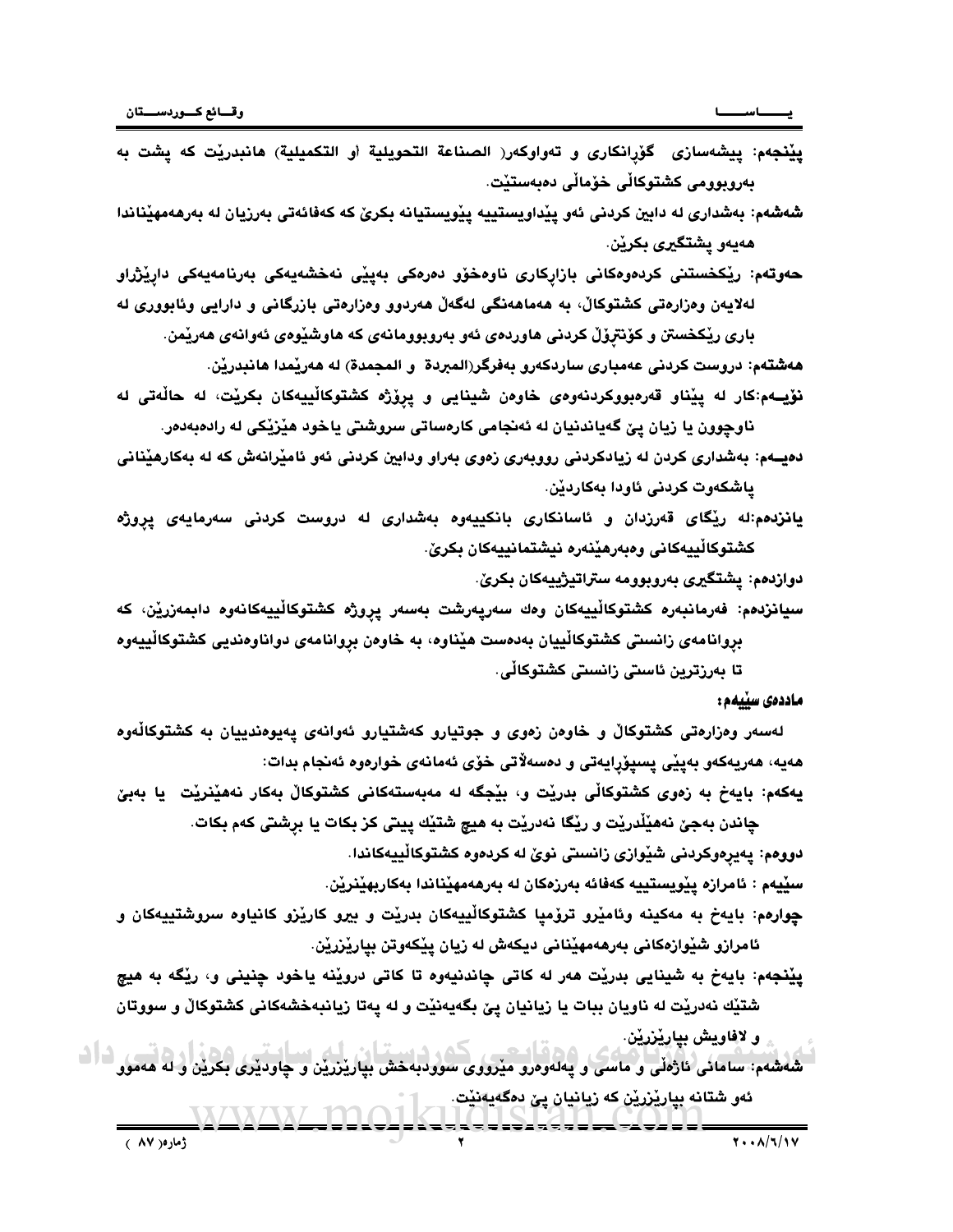ح**ەوتەم**: يێرەوكردنى سيستەمى خولەكانى كشتوكالى و، دەستنيشان كردنى ئەندازەى ئەو يانتاييانەى كە لەھەر ناوچەيەكدا يێويستە بە بەروبوومى دياركراو بچێنرێن، ھەروەھا دياركردنى جۆرەكانى تۆو ويهيين و و قركەرى بوونەوەرى زيانبەخش و وادەكانى بەكارھێنانيان بەيێى يلان و رێنماييەكانى وهزارهتي كشتوكالْ.

ههشتهم: ياراستن و خزمهتكردني باخهكان و بهرو ميوهكانيان تا ييْدەگەن و دەبريْنه بازار نابيْ يشت گويْ بخريْن.

نۆيەم: يەيرەو كردنى سياسەتى عەمار كردنى دروستى بەروبوومەكان.

### ماددەى چوارەم :

يارپْرْگار دواي وەرگرتنى راي بەرپْوەبەرايەتى گشتى كشتوكالْ له يارپْرْگادا ليژنەي تايبەت بۆ چاودپْرى وبەدواداچوونى جێبەجێ كردنى حوكمەكانى ئەم ياسايە پێك دەھێنىٚ، ئەمەش بەپێى رێنمايى وەزارەتى كشتوكالٌ له هەريْمدا .

# ماددەى يېنجەم:

يێويسته لەسەر كارگە و سەنعەتگاكان. لەوانەي كەبەروبوومى كشتوكالْ، وەك كەرەستەي خاو لە سەنعەتى كشتوكالْيدا بەكاردەھێنن، كەرەستەي خۆمالّى ئەگەر فەراھەم ببێت بەكاربھێنن.

### ماددەى شەشەم :

العقاد الموارد التي يتوفق الموارد التي يتوفق الموارد التي تنظير الموارد التي تنظير الموارد التي تنظير التي تنظ<br>التي يتم التي تنظير التي تنظير التي تنظير الموارد التقالي به التي يتم التي تنظير التي تنظير التي تنظير التي تن ئەگەر جوتيار يان ئەو كەسەي زەوييە كشتوكالْپيەكەي يان باخەكەي بەدەستەوەيە، يان ئەو كەسەي بەرپرسە لە بەريوەبردنى، ملى نەدا ((امتنع)) بەبىؒ پاساوى بەجىؒ . زەويەكە بكێڵێٛ و بيچێنێ يان خزمەتى نەكرد، ئەوا يارێزگار بۆي ھەيە زەوييەكە بە بەرێوەبەرايەتى گشتى كشتوكالْ بسيێرىْ، بۆ ئەوەي چۆنى بەڃاك دەزانىّ ئاوەھا كشتوكالّى لەسەر بكات و، سوود لەبەروميوەو وشكەلّى (أحطاب) وەربگريْت، بەبىّ ئەوەي خاوەنەكەي ماڧ داوا كردنى كرێي ھاوتاي ھەبێت، بەلأم ئەگەر لە كۆتايى وەرزەكەدا بەڵێن بدات كە بەشێوەيەكى دروست زەوييەكەي وەبەردێنى و خزمەتى دەكات، ئەوا زەوييەكەي يى دەدرێتەوە.

- يهکهم: سەرۆکى يەکەي کارگێرى بۆي ھەيە داوا لە دادگاي تايبەتمەند بکات، لەو تاوانانە بيێڃێتەوە کە دەقەكانيان لەم ياسايەدا ھاتوون.
- دووهم:ئەو بريــــــارانەي بەپێيى برگەي(يەكەم)ى سەرەوە دەرچوێندراون، لەبەردەم دادگاى تاوانەكانى ناوچەكەدا بەر تانە دەكەون و، بريارەكەشى لەم رووەوە بنبرە.

### ماددەى ھەشتەم :

وەرارەتى داد دادگای بەرايى ناوچەكە، تايبەتە بە تەماشاكردنى داواكانى زێدەرۆيى لەسەر زەوييە كشتوكاڵييەكان و باخهکان و داواکانی ناکوْکی سنوورهکانیان و ئەو مافانەش کە تێيان دەکەوێت، يەيوەنديدارەکانیش بۆيان ههيه له ماوەي يانزده رۆژ، له رۆژي ئاگادار كردنەويانەوه له بەردەمى دادگاي تێهەڵچوونەوەي ناوچەكەدا بەسىفەتى پێداچوونەوە بڕيارەكە رەتبكەنەوەو، لەم رووەوە بڕيارى دادگا بنڕە.<br>ا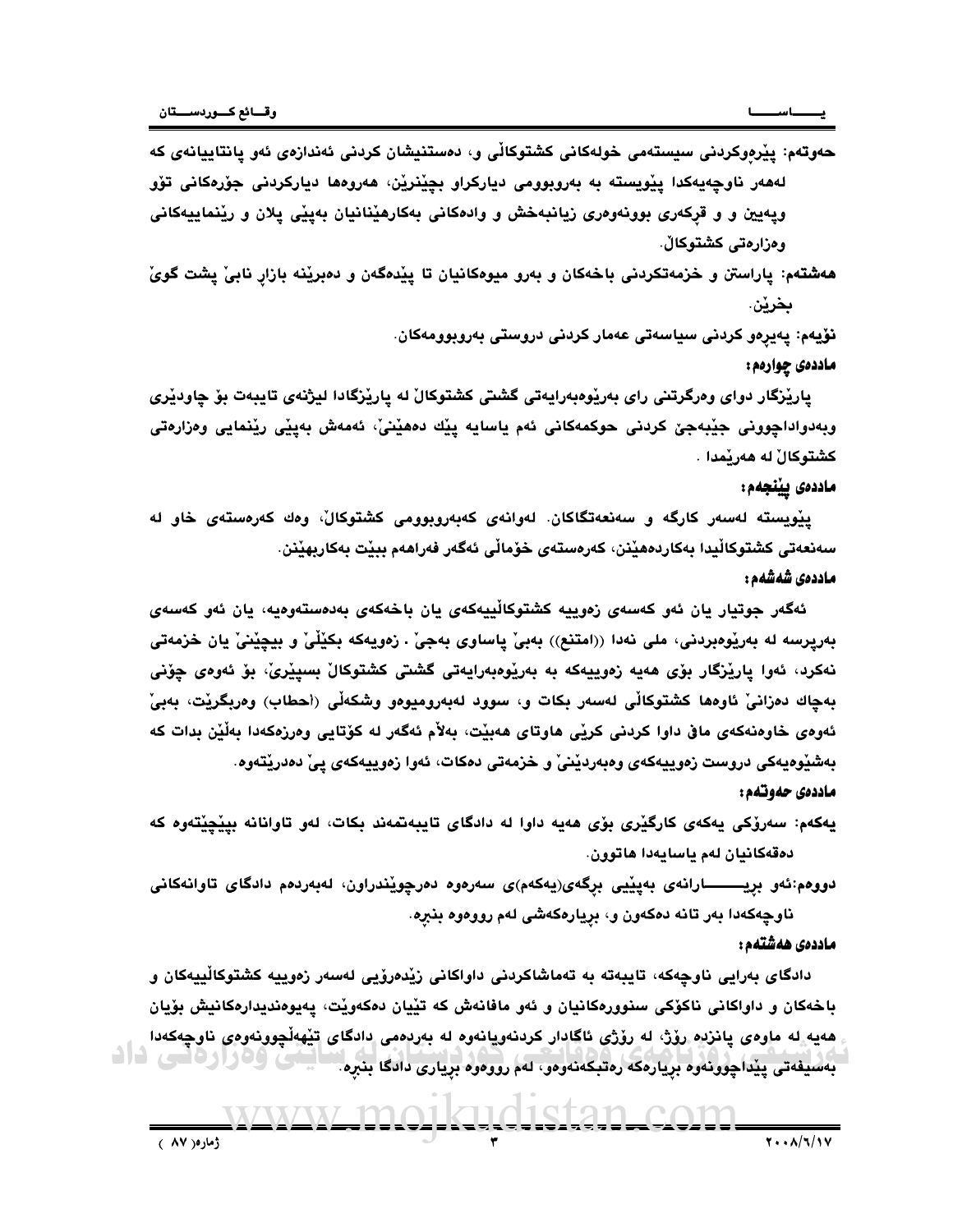## ماددەى نۆىمە:

- يهکهم: خاوەن زەوی يا جوتيار يا کەشتيار يا ئەوەی يەيوەندی کشتوکالّی ھەيە ئەگەر سەريێڃی حوكمهكاني ئهم ياسايه و ئەو بەياننامانه بكەن كە لەسەرى دەرچوون، ئەوا بۆ ماوەيەك بەند دەكرين كه له سالْيْك يتر نەبيّت يا به غەرامەيەك سزا دەدريّن كە لە حەفت سەدو يەنجا ھەزار دينار يتر نەبيّت يان به هەردوو سزا.
- **دوومم: ف**ەرمانبەرى كشتوكالْي كە سەريەرشتە بەسەر يرۆژە كشتوكالْييەكانەوە ئەو سىزايەي بەسەردا دەدريْت كە لە برگە(يەكەم)ى سەرەوەدا ھاتووە، لە حالْەتيْكدا ئەگەر بووبيّتە ھۆى سەرنەگرتنى پرۆژەكە يان زەرەريكى گەورە لە پرۆژەكە. بە ھاوكارى لەگەلْ خاوەن پرۆژەكەدا، ئەگەر پيْشتر فەرمانگەكەي ئاگادار نەكردېيتەوە و ئينزارى بە خاوەن پرۆژەكە نەدابيت.
- س**ٽيبه**م: هەر فەرمانبەرپْك يان كرپْكارپْك بە كەمتەرخەمى يان بە ئەنقەست لە بەجپْهيْنانى ئيشەكەيدا، بووبيْتە هۆي زيانگەياندن بە بەروبومى كشتوكالْ، سزاي بەند كردنى دەدريْت بۆ ماوەيەك لەشەش مانگ زياتر نهبيّت يان به غەرامەيەك لە چوار سەدو پەنجا ھەزار دينار زياتر نەبيّت لەگەلْ قەرەبوو كردنەوەي زىانەكە.
- جوارهم: شكار ردفقاريك امكان حركمكافى ثم ماديهادا نكوتيكاو. تاوانيكى ليكونتاوه سزاكادي به يقى<br>بالمواجه المواجه التي تكاول كاربيكوارك نه مدينها كراتتر بيّت، ندوا كام دقيان سزاكاى كراتتر بيّت، ندودى<br>بالمواجه المواجه التي تكو **چوارەم**: ئەگەر رەفتاريك لەگەلْ حوكمەكانى ئەم مادەيەدا نەگونجاو. تاوانىكى لىكەوتەوە سىزاكەي بە يىي ياسايهکي ديکهي کاريٽِکراو له هەرٽِمدا گرانتر بِيْت، ئەوا کام دەقيان سزاکەي گرانتر بِيْت، ئەوەي بەسەردا دەسەيێت.
	- **ييْنجهم:** دواي وەرگرتني رەزامەندي وەزيري كشتوكـــــــالْ، ئينجا داوا لەسەر فەرمانبەري سەريێڇيكار دهکريکتهوه بهيێي برگهکاني (دووهم و سێيهم).

## -

جێبەجێ كردنى ياساي فيدراڵى بۆ ياراستن و يەرەيێدانى بەروبوومى كشتوكاڵى ژمارە(٧١)ى سالْي1۹۷۸ له هەريْمى كوردستان — عيْراق رادەگيرىْ.

وەزيرى كشتوكالْ بۆي ھەيە رِيْنمايى پِيْويست بۆ ئاسانكاريى جِيْبەجىْكردنى حوكمەكانى ئەم ياسايە دەربكات.

كار بەھيچ دەقێكى ياسايي يا بريارێك ناكرێت يێڃەوانەي حوكمەكانى ئەم ياسايە بێت.

افزارفانی ڈاڈ<br>ش //d?6XQ/v:6hC3:/610E01/Z6G/M076[79\/?07=2UL1LM=916D/6M61</?UO1>=</M6S9c6G/6419C3D//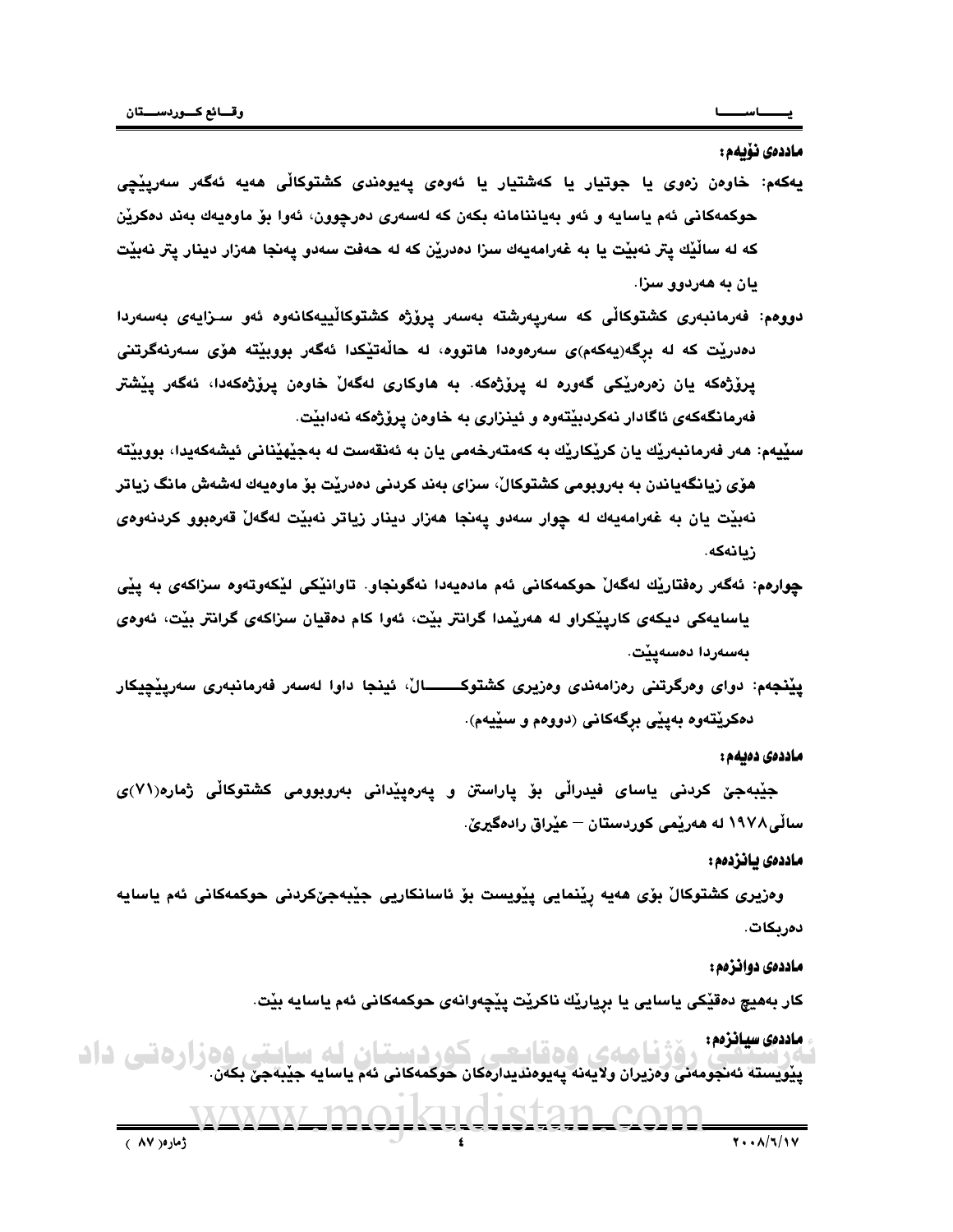# ماددهی چواردهم:

ئهم ياسايه دواي نەوەد رۆژ له رۆژي بلاّوكردنەوەي لەروزنامەي فەرمى (وەقائعى كوردستان) جێبەجێ دەكرێت.

مسعود بارزاني سەرۆكى ھەرپمى كوردستان–عيراق

ئهم یاسسایه له ۱۲ی جـــوْزەردان ۲۷۰۸ی کـــوردی بهرامبهر ۲۸ی جمــــادی یهکـــهم ۱٤۲۹ی کــــوّـــوّـــــون و به رام دول و عوره پــــــــــول ما بارسال برای است.<br>کـــــوّـــول و به رامبه ر ۲ی حوزه پـــــــــرانـــی ۲۰۰۸ی زاینــــــــــی له ههولــــــــــــ<mark>یّر</mark> ده

 $\sim$   $\sim$   $\sim$   $\sim$   $\sim$   $\sim$   $\sim$ ئەرشیفی رۆژنامەی وەقايعی كوردستان له سايتی وەزارەتی داد 

 !!!"#\$%&'()\*+,-".\$#